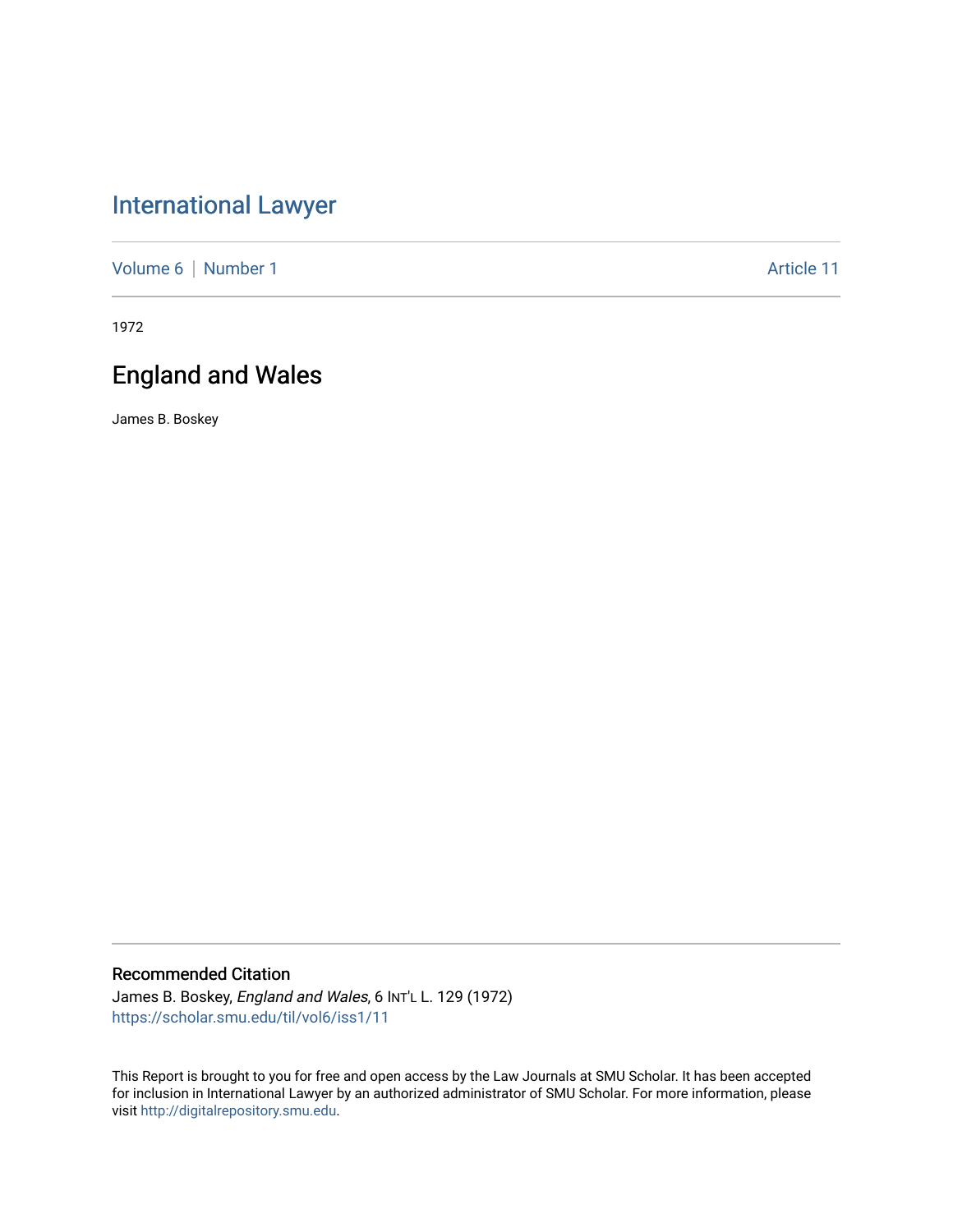These reports on availability of legal services to the non-affluent in foreign systems indicate that the major focus remains provision of litigation aid to indigent persons. Provision of counseling services, and attention to the legal needs of "middle income" people, are distant luxuries when existing facilities are insufficient to respond to the most urgent legal problems of the very poor. But it is a hopeful sign that in many systems, as in our own, jurists are moving toward acceptance of the principle that the right to adequate legal representation should be enjoyed by all members of the community.

### **England and Wales**

### by James B. Boskey\*

Substantial concern has been shown in Britain in the past decade over the failure of the Legal Aid System to make adequate provision for the needs of those who, while not falling within the definition of abject poverty, lack sufficient funds to prosecute their legitimate grievances through the courts. Both major political parties<sup>4</sup> and a number of independent groups<sup>5</sup> have made highly critical reports on the operation of the present system, but resistance to reform on the part of the Bar and the Law Society, among others, has prevented their proposals from being effectively implemented.

In many ways the problem of legal assistance for the middle class is even more acute in Britain than in the United States. In order to prosecute an action in any court above the County Court level, it is necessary to employ both a solicitor and a barrister, $6$  and the double fee involved constitutes an extremely heavy burden on the income of the average wage earner. Furthermore, the strict interpretation given to the rules of professional ethics in Britain has prevented the development of alternatives to the case-fee system such as the contingent fee or prepaid legal insurance which, despite the problems they create, have made the courts available to many who could not otherwise afford the costs. It also appears that general liability insurance is far less common than in the United States, and even where it is compulsory, as in the case of automobile insurance, the range of coverage provided is relatively limited.<sup>7</sup>

<sup>\*</sup>A.B. Princeton (1964); J.D. Univ. of Michigan (1967); Assistant Professor of Law, Cleveland-Marshall.

<sup>4</sup>Society of Labour Lawyers, *Justice for* All, London (1968); Society of Conservative Lawyers, *Rough Justice,* London (1968). <sup>5</sup>

The Cobden Trust, *Legal* Aid *as a Social Service,* London (1969) (hereinafter cited as LASS). Law Society, LegalAdvice *and Assistance,* London (1968-9).

For a general description of the difference and information about the manner of setting fees *see:* H. Cecil, *Brief to Counsel,* London (1958). <sup>7</sup>

Discussion with Professor M. Zander, London School of Economics and Political Science who has written extensively on Legal Aid in Britain.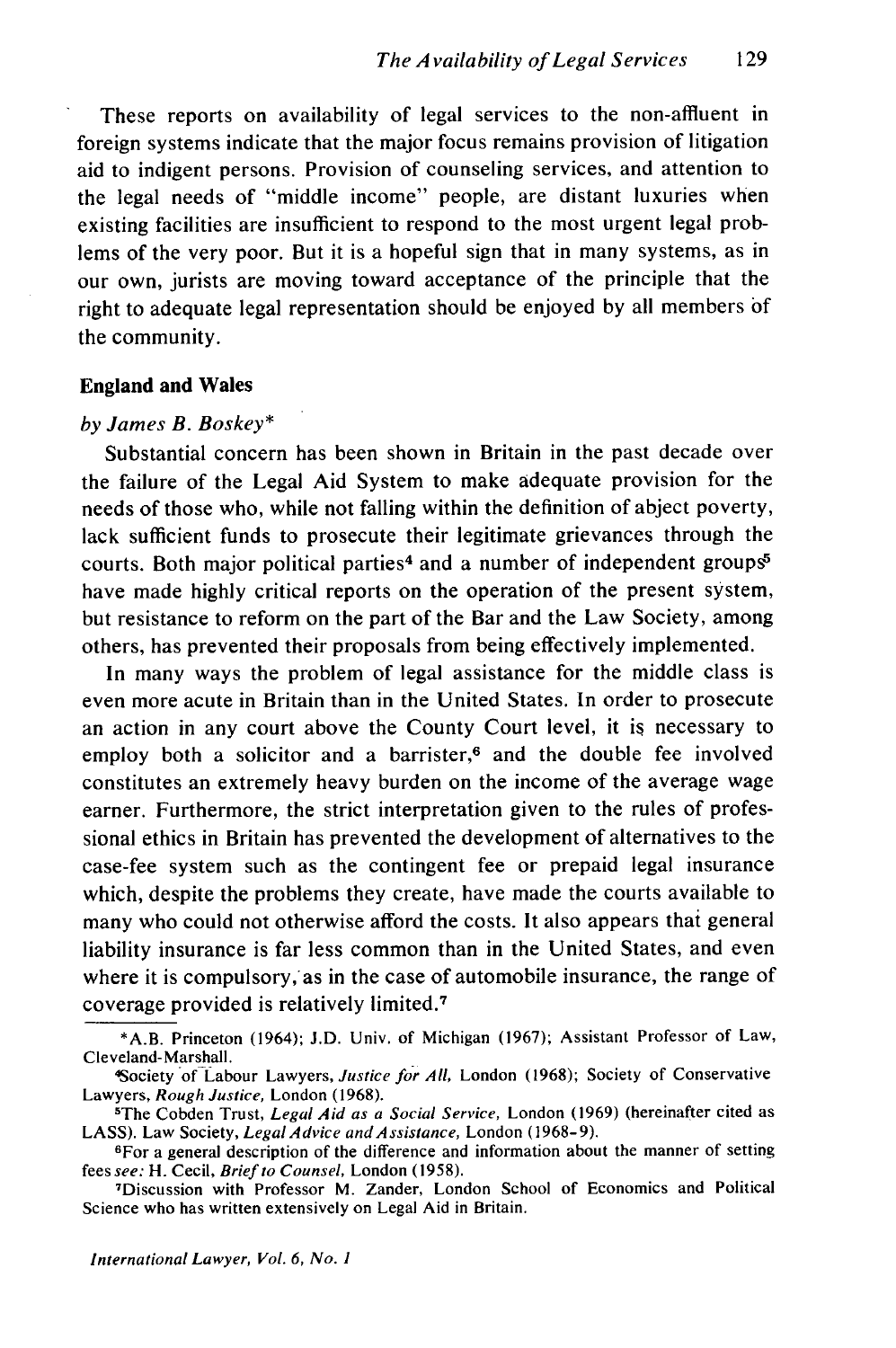Partly as a result of these factors a number of institutions have developed which attempt to provide correctives for these weaknesses in the formal legal system. In the area of employment-connected injuries, the unions have played an active role in providing counsel for their members and assisting them in actions against their employers.<sup>8</sup>

In other areas administrative tribunals have been created to adjudicate questions which would otherwise be open for judicial determination. Such tribunals, with their relatively informal procedures, permit an individual to appear without representation by counsel, and they are therefore far more available to the unassisted litigant. By 1969 there were over 2,000 such tribunals in operation hearing matters ranging from disputes between landlords and tenants (especially with regard to public housing) to malpractice claims by patients against their doctors for treatment under the National Health Scheme. 9 In the words of the Lord Chancellor's Committee, these tribunals "perform the same basic function as ordinary courts of law"<sup>10</sup> without nearly the same expense to the litigants.

Other less formal programs also exist to supplement the work of the Legal Aid System in supplying legal advice. Among the most notable of these are the Law Society program under which any person, regardless of means, can receive up to one-half hour of legal counselling from a cooperating solicitor on payment of a £1.00 (\$2.40) fee.<sup>11</sup> Similarly, a number of newspapers operate professionally staffed legal advice bureaus, one of which, the John Hilton Bureau of *News of the World,* handles an average of 80,000 inquiries a year.<sup>12</sup> Also, in cases of special significance, legal assistance may be available from such organizations as the National Council for Civil Liberties.<sup>13</sup>

The various reports mentioned above, however, all point up strongly the inadequacy of these partial solutions. While they may be available for certain classes of complainants, union members in employment cases, or for certain types of litigation, malpractice claims and landlord-tenant matters, there are many very important areas of litigation in which such alternatives are not available. Even in the areas where they are, moreover, a party who has legal representation will be in a far stronger position than one without such counseling.<sup>14</sup> Thus, Legal Aid remains, in many cases, the only means by which an individual may be able to obtain a remedy.

**<sup>8</sup> id. "LASS,** op. cit. supra note **5,** at 44-5 *1. 'ld.* at 44. **<sup>1</sup> Id.** at 22-23. *<sup>12</sup> 1d.* at 24-25. <sup>13</sup>National Council for Civil Liberties, Annual *Report*, London (1970).<br><sup>14</sup>LASS, *op. cit., supra* note 5, 45-51.